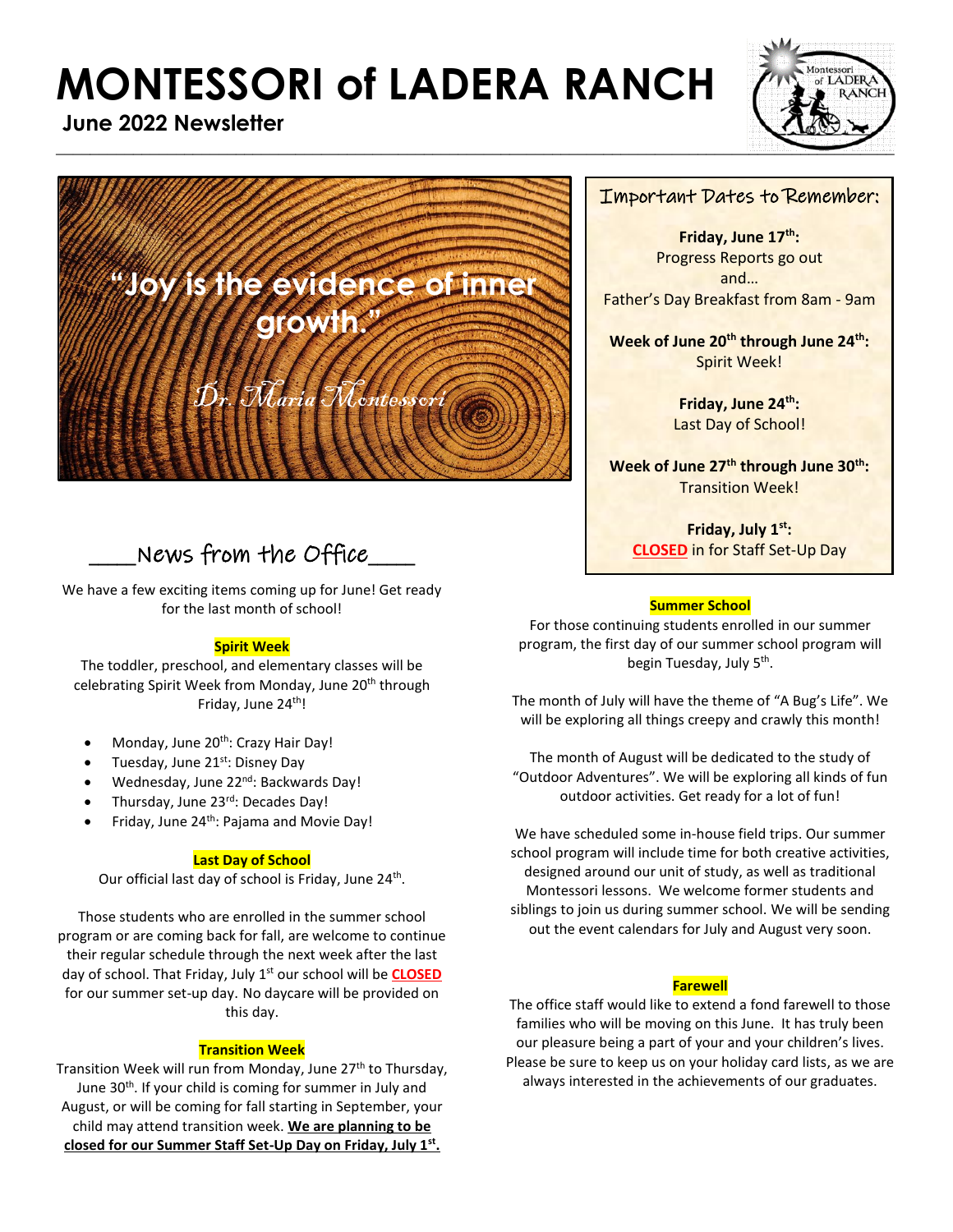## \_\_\_\_\_Important Reminders \_\_\_\_\_

#### **Illness Policy Reminder**

An ill child will not be permitted to enter the classroom. If a child becomes ill at school, the parent will be contacted to arrange for the child's care. The child must be picked up by the parent or authorized person within 30 minutes of notification. Any child who has been sent home with a fever, diarrhea, persistent cough, and/or discolored nasal drainage will not be allowed to return to school until the child is symptom-free for a complete 24 hours.

#### **Tuition Reminder**

Please remember that tuition is due on the 15<sup>th</sup> of each month for the following month. All payments received after the 25<sup>th</sup> will be assessed a late fee. If you have not already done so, please consider signing up for Tuition Express. We can debit your account on the 15<sup>th</sup> of each month and you can cancel at any time.

# \_\_\_\_\_\_\_\_ ♦\_\_\_\_\_\_\_\_

### \_\_\_\_Music News from Ms. Karen\_\_\_\_

It has been such a pleasure spending time with the MOLR bunch during music class this school year. This month we will continue learning some of the new songs that were recently introduced and flashback to some oldies, but goodies. I plan to be around this summer along with the Kona ice truck, water days, and in-house field trips as we learn one of my favorite seasonal songs, "Summertime".

Enjoy the lazy, hazy, crazy upcoming days of summer. Use sunscreen and I'll see you in September.



*A big thank you* to all the parents and children who participated in our Open House. We had an unprecedented turnout and the children really enjoyed exploring the classroom with their parents. Also, we can't thank you enough for literally showering us with love during our designated week. Your thoughtfulness is truly appreciated! June is the beginning of a big change in Room 1. The some of our toddlers will be transitioning to preschool this summer,

and more will be transitioning in early fall. It is very exciting to witness the children as they explore the preschool environment, but super sad to let go! Some of my most endearing memories are the heartfelt morning hugs, taking walks around the playground, witnessing their growth, and just standing back in the classroom and being astonished by the concentration exhibited by the Room 1 children as they complete their "work". I know it sounds trite, but (seriously) thanks for giving us the opportunity to be constantly amazed and delighted on a daily basis by your children!

We could not possibly end our school year without honoring the great Eric Carle as our Author of the Month. I think we have a different Eric Carle classic to read for each day in June! Our Color of the Month for June will be purple. And since summer is fast approaching, we'll be singing our collective hearts out on that classic favorite "Summertime" for our Song of the Month.

We look forward to our Father's Day Breakfast on June 17<sup>th</sup> in celebration of his big day! See you between 8:00 AM and 9:00 AM!

We are actually having one more potluck. On Tuesday, June 21<sup>st</sup>, we will be having a Very Hungry Caterpillar Potluck Snack. A sign-up sheet will be posted soon. We are asking parents to bring in some of the food items from the book, the food the Very Hungry Caterpillar consumed for us to consume! Thanks so much (in advance)!

Have a fantastic summer!



It is June!

I cannot believe we are closing the school year already! It has been a year of growth, learning, creativity, and excitement. This month we are going to have a blast.

We are studying Africa and learning the beautiful history and culture of this continent. We will be basing our cooking project this month on our continent. We will be making South African grilled cheese. Yum!

This month we will be learning about magnetism. What is a magnet? How does it work? What is magnetic and what is not magnetic?

This month for our art project, we will be making a version of the traditional African collar necklaces. We will be learning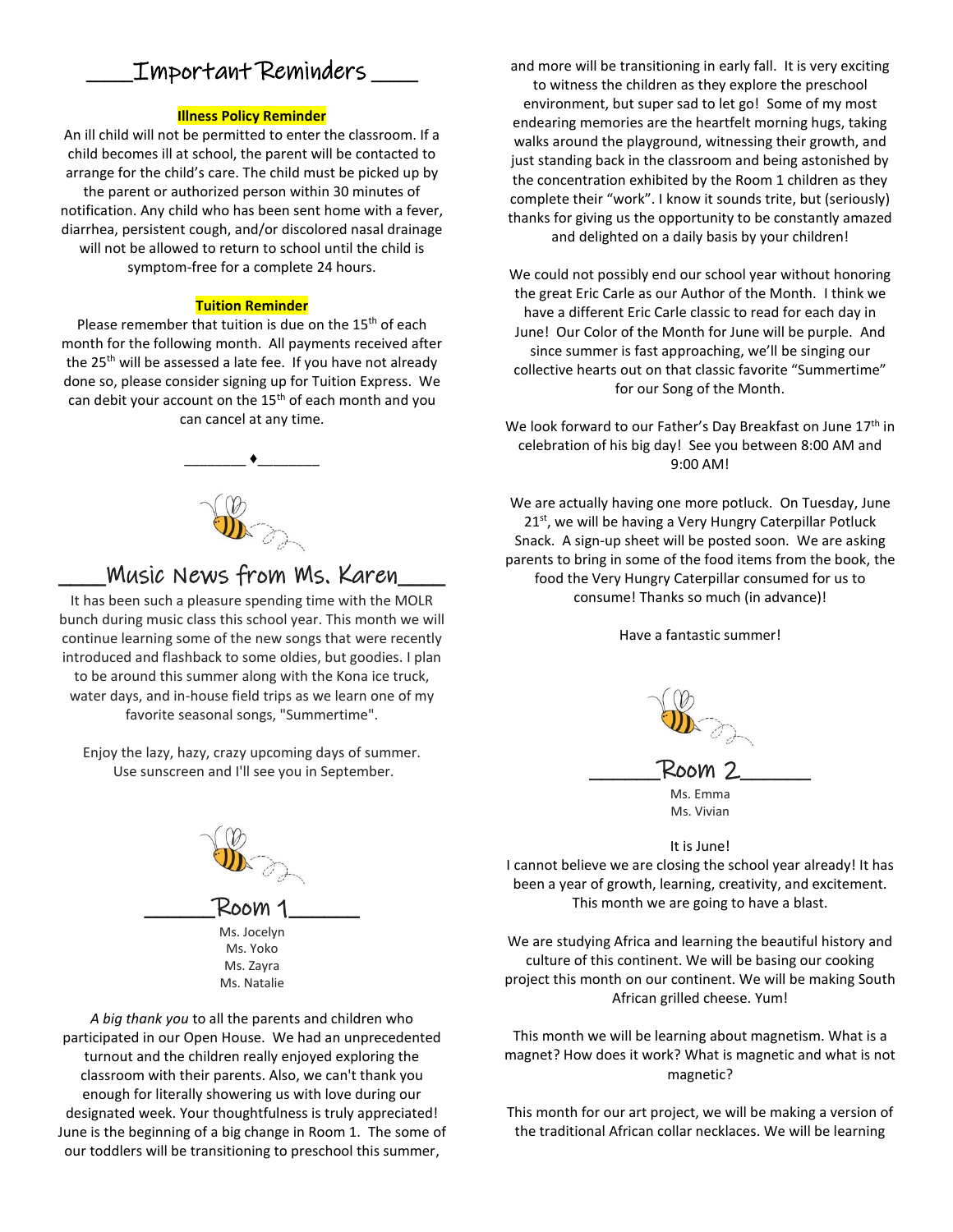about several different tribes and the means of the markings, colors, beads, and feathers.

Our garden is growing and changing every single day! We have been enjoying watching all of the changes happen right before our eyes. We will be enjoying the fruit (and veggies) of our labor any time now!

This month, we will have fun and simply embrace the last days of the school year. We will celebrate and enjoy every last moment as we move toward summer.



It's hard to believe that the school year is already coming to an end. This year has gone extremely fast! It has been so wonderful teaching, loving, and sharing so many wonderful experiences with your children. Those of you who will be moving onto a new school, we will miss you next year. However, we are so excited to start a brand-new year with our returning students! As a friendly reminder, the last day of school is Friday, June 24<sup>th</sup>.

Thank you so much for your continuous encouragement and support. We truly appreciate the wonderful families we have here at MOLR. Again, we look forward to seeing all the children who will be returning, and we wish all the best to those who will be moving to a new school! You will all do great!

Happy Birthday to Annie!



June is here!

We are coming to the end of our school year, and we are looking forward to a well-deserved summer. It has been a great year full of great learning. In the month of May, we learned about the continent of South America, the Amazon rainforest, and the animal species that are a part of this continent. We also talked about the animals, insects, and plants that are going to become extinct because of the daily deforestation of the rainforest. We studied parts of a toucan and the parts of a tree. We decided to go on an adventure and explore the trees around our school.

During the month of June, the children will be learning about the solar system using fun activities exploring the planets. We will be learning about the life cycle of a star, and how a star starts as a nebula. We will also learn about living and nonliving things. For our recipe of the month, we will make a "fruity solar system" using different fruit ingredients to represent each planet of the solar system. You will be receiving your child's progress report on Friday, June 17th and our last day of school will be on Friday, June 24th. The summer program will be starting on July 5th. We will be closed on Friday, July 1 to set up our classroom for the summer.

I really enjoyed having your children being part of my classroom this year. I hope all of you have a great summer!

Happy Birthday to Autym!



Goodbye May, Hello June!

This school year went by SO quickly! Time flies when you're having fun. I am so proud of each and every one of the children in Room 5. It has been a joy to have the privilege of teaching, loving, and watching them all grow.

This month, we will be learning about land and water forms. We will also be putting all of our work together from the school year for their own portfolio to take home! These will be sent home with them this month. It is such a fun way to see how much they have learned and how far they have come in just a few months!

On **Friday, June 17th,** we will be having a Father's Day breakfast! Please join us in Room 5 from 8 am-9 am for coffee, doughnuts, and maybe even a special surprise made by the children!

Please note that our last day of the school year is **Friday, June 24th**. I am looking forward to a super fun Summer session!

Thank you all for such a great year. I feel so lucky to have had this class. Have a wonderful Summer!

Happy birthday to Daisy and Emma!